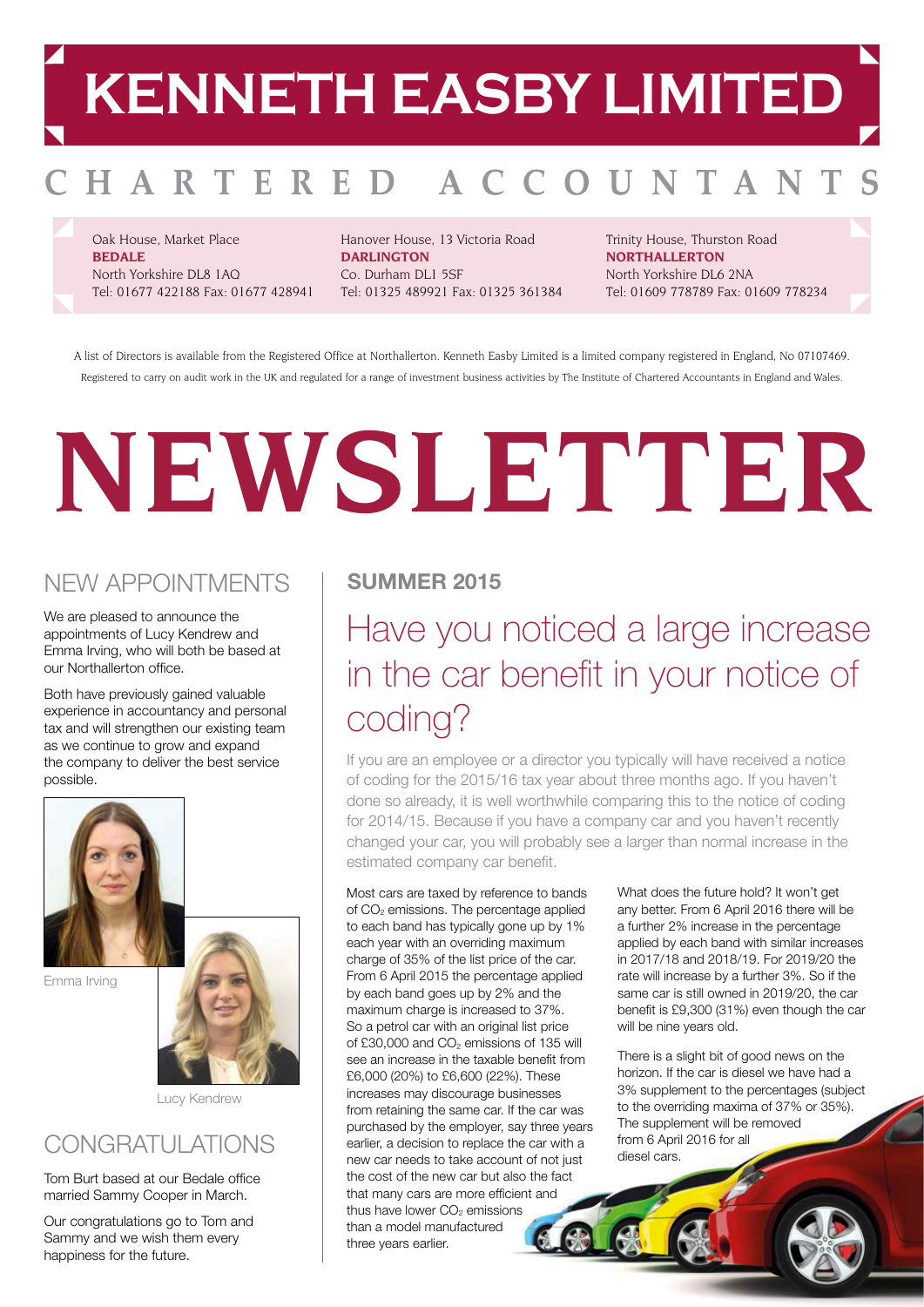

## Planning for capital expenditure in the next few months

For many businesses the prospect of obtaining a 100% tax deduction for the cost of plant and machinery purchased by the business is attractive. The Annual Investment Allowance (AIA) provides such deduction to many businesses for the cost of most plant and machinery (not cars) purchased by a business up to an annual limit. Where businesses spend more than the annual limit, any additional qualifying expenditure generally attracts an annual writing down allowance of only 18% or 8% depending on the type of asset.

The maximum annual amount of the AIA was increased to £500,000 from 1 April 2014 for companies or 6 April 2014 for unincorporated businesses until 31 December 2015. However it was due to return to £25,000 after this date. George Osborne announced in Budget 2015 that following conversations with business groups this would be addressed in the Autumn Statement and would be set at a much more generous rate.

So, does that mean there is little time pressure on bringing forward capital expenditure plans? Not necessarily. There are two reasons why you may wish to press ahead with your plans. The first reason is the straightforward point that tax relief is available for the expenditure on an accounting period basis. For example if you have a 30 September year end, expenditure incurred between 1 October 2014 and 30 September 2015 reduces the same tax liability.

The second reason is the effect of moving from a higher to a lower annual amount of AIA. The amount of the AIA from 1 January 2016 is not known but is likely to be considerably less than £500,000.

On the previous occasions where there has been a change in AIA, there have been transitional provisions to calculate the amount AIA in an accounting period which straddles the date of change. If the transitional provisions for the 1 January 2016 are similar to the previous changes, there will be two important elements to the calculations:

1. A calculation which sets the maximum AIA available to a business in an accounting period which straddles 1 January 2016.

2. A further calculation which limits the maximum AIA relief that will be available for expenditure incurred from 1 January 2016 to the end of that accounting period.

It is the second figure that can catch a business out.

#### **Example**

Let us assume the new AIA is £200,000.

A company has a 31 March year end.

The maximum AIA in the accounting period to 31 March 2016 will be:

| 9 months to 31 Dec 2015 (three quarters of £500,000) | £375,000 |
|------------------------------------------------------|----------|
| 3 months from 1 Jan 2016 (one quarter of £200,000)   | £50,000  |
| Total annual AIA using first calculation             | £425,000 |

This is still a generous figure. However if expenditure is incurred on or after 1 January to 31 March 2016 the maximum amount of relief for that expenditure will only be £50,000. This is because of the restrictive nature of the second calculation.

Alternatively, the business could defer its expenditure until after 31 March 2016. In the accounting period to 31 March 2017, AIA will be £200,000. However tax relief will have been deferred for a full year. In tax terms the moral of the tale is for the business to ensure that significant expenditure is incurred before 1 January 2016.

## Changes to charity audit exemption thresholds

In July 2012, Lord Hodgson issued a report on the Charities Act 2006 which included a number of recommendations for charities in England and Wales. One of these was to increase the audit exemption threshold. Further to this report, two statutory instruments have been laid before Parliament and are effective in England and Wales for financial years ending on or after 31 March 2015.

For financial years ending on or after 31 March 2015:

- the audit exemption 'income test' threshold is increased from £500,000 to £1,000,000
- there are no changes made to the 'asset test', i.e. the asset limit of £3,260,000 and the income limit of £250,000.

Another change included within the statutory instruments is an increase in the income limits for group audit exemption and for the preparation of consolidated accounts from £500,000 to £1,000,000

Note that if the charity is a company it must also qualify as a small company under company law to claim audit exemption.

Charities which are now audit exempt will fall under the independent examination regime. This is a simpler process but there is less depth to the work performed. Many charities not required to have an audit still choose to do so as a means of providing additional assurance to the various people and institutions involved with the charity.

These changes are to charity law in England and Wales. If a charity is deemed to be cross border and is registered not only in England and Wales but also in another jurisdiction such as Scotland, then the charity will need to consider Scottish charity law as well. The audit exemption limits for charities in Scotland are not expected to change in the near future and broadly speaking use the same limits as English and Welsh charities for financial years ending before 31 March 2015.

These changes do not affect Northern Ireland.

If you want any advice on the effect to you of the changes and the relative merits of an audit or independent examination, please do get in touch.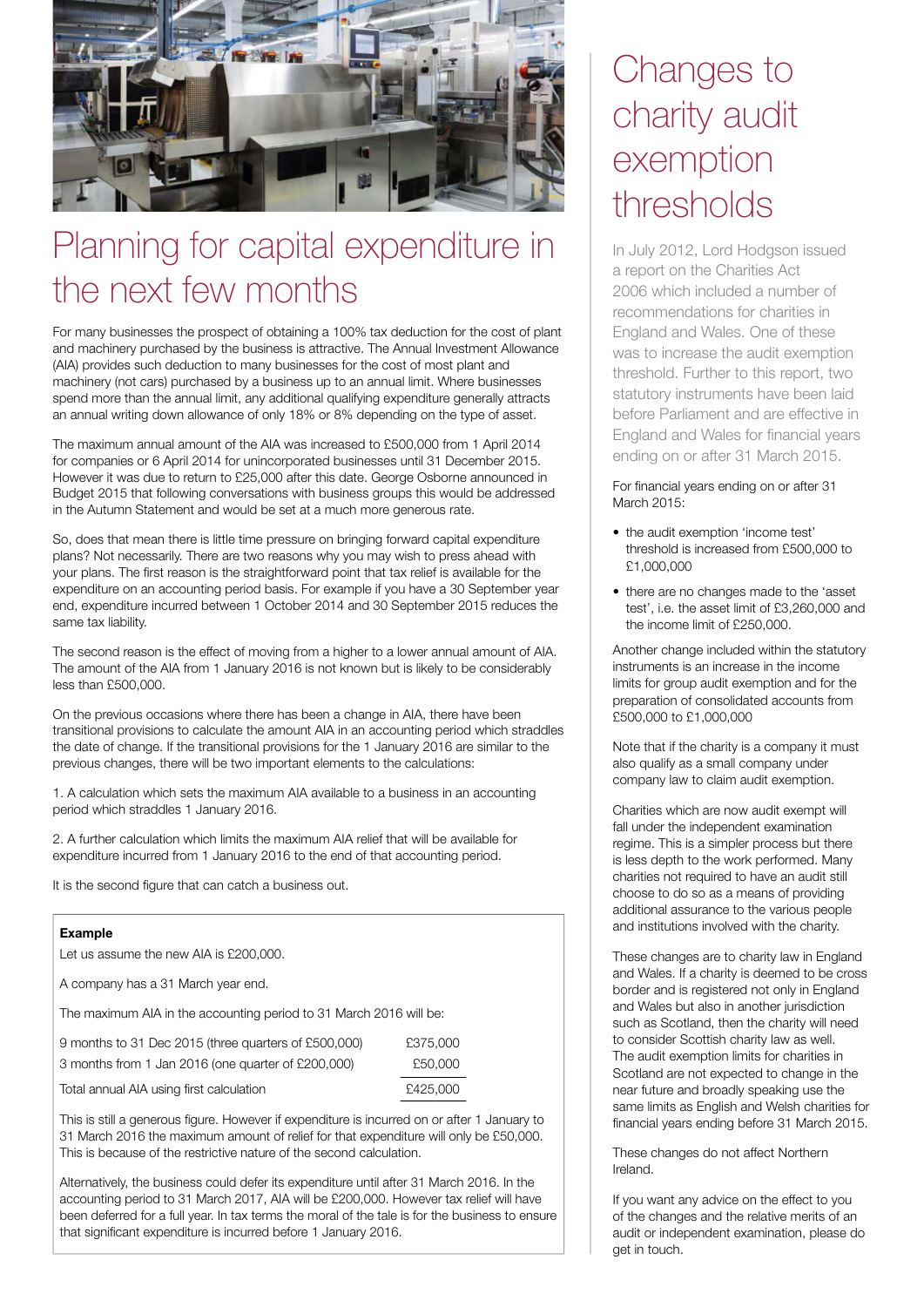## Has inheritance tax planning been turned on its head?

From time to time there is a change to the income or corporation tax system which can significantly impact on capital tax planning. Some would argue that the new tax treatment of pension funds is one such change.

Where an individual has not bought an annuity, a defined contribution pension fund remains available to pass on to selected beneficiaries. Inheritance tax (IHT) can be avoided by making an 'expression of wishes' to the pension provider suggesting to whom the funds should be paid. However, under the old system there were other tax charges. These charges reflected the principle that income tax relief was given on contributions into the pension fund and therefore some tax should be payable when the fund was paid out. In some situations tax at 55% of the fund value was levied.

#### **A new era**

There are now significant exceptions from the tax charges for benefits first paid on or after 6 April 2015.

- Anyone who dies under the age of 75 will be able to give their defined contribution pension fund to anyone completely tax free. This is subject to the condition that the fund is transferred into the names of chosen beneficiaries within two years. A beneficiary can take the fund out as a lump sum, buy an annuity or take income when required through drawdown.
- Those aged 75 or over when they die will also be able to pass their defined contribution pension fund to any beneficiary who will then be able to draw down on it as income whenever they wish. They will pay tax at their marginal rate of income tax when the income is received. The same tax position applies where a beneficiary receives an annuity payment. Beneficiaries will also have the option of receiving the fund as a lump sum payment, subject to a tax charge of 45%. It is proposed that from 6 April 2016 the lump sum will be charged to tax at the recipient's marginal rate of income tax.

The fund does not have to be left to just one beneficiary – it can be split among many beneficiaries and the beneficiaries are not restricted to the person's family.



The new tax treatment does not apply to the extent that the pension fund exceeds the Lifetime Allowance (currently £1.25 million but set to fall to £1 million from 6 April 2016).

#### **Example**

Eric is 65 and is thinking of retiring. He has built up a good pension fund and has other investment assets. He has passed control of his company to his son who is now running the company but he envisages he will continue to receive a reasonable dividend from the company.

His wife is to inherit his non-pension assets. He completes an expression of wishes form leaving 50% of his pension fund to his daughter, Jane, who is not involved in the company and the remaining 50% to be split between his grandchildren.

Eric dies, aged 80. He has accessed some of his pension fund but most of the fund remains intact. As he was over 75, the beneficiaries of his fund are taxable at their marginal rates of tax but only if, and when, income is taken. So if a grandchild is still in full time education when Eric dies and has no other income, withdrawals up to the personal allowance could be taken with no tax and further amounts at relatively low tax rates. If another grandchild is already earning a good salary and is a higher rate taxpayer, their fund could be left to grow and accessed in their retirement.

These changes may for some turn traditional IHT planning on its head. With a 55% tax charge on inherited pension funds and 40% on assets not in a pension fund, the message was 'don't leave money in your fund – take it out while you can'. Now the message is: 'if you have other assets, live off those and save the pension fund for another day'. You may need access to the fund in later life, but if you don't, there is comfort in knowing that your chosen beneficiaries will have the chance of accessing the accumulated wealth in a tax efficient way.

## What is an employee?

The risks to any business paying for the services of an individual are significant. Paying a person as if they are self employed can result in large arrears of PAYE and NIC being payable by the employer.

An indication of the complexity of the issue is to be found in a report by the Office of Tax Simplification (OTS) which runs to 190 pages. It rapidly became clear to the OTS that the tax system is still in many ways

stuck in an out-of-date mindset. In the 1950s and 1960s many workers were firmly on the payroll as employees. The traditional independent contractor was self-employed. The huge growth in freelancing as a way of life (and work) doesn't fit readily into this traditional model.

Has the OTS come up with a solution? No it hasn't but it does suggest some useful improvements which could be made in the short term to provide more certainty for businesses. It also suggests longer term ideas. We shall see if the government picks up the baton so that some progress can be made.